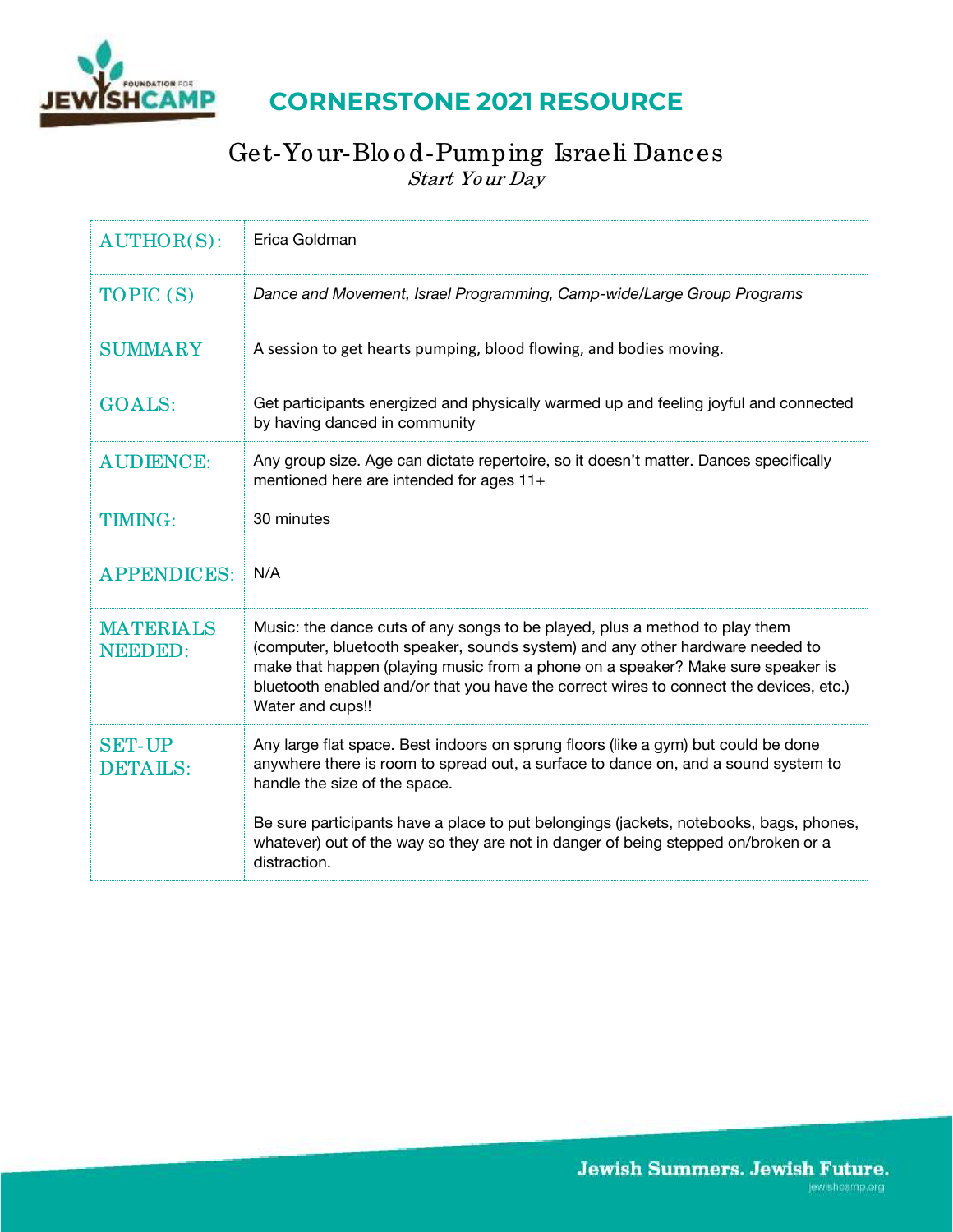

# **CORNERSTONE 2021 RESOURCE**

SESSION TIMELINE:

- 00:00-00:05 Simon Says Warm Up
- 00:05-00:30 Dancing

SESSION OUTLINE:

#### 1. Simon Says Warm Up

Leader will invite everyone to spread out in the room and face the leader for a quick game of Simon Says (with no "outs"; everyone keeps playing even after mistakes.) The idea is to get everyone moving a little bit and feeling comfortable moving. After a few minutes, leader will ask if it really felt terrible when someone accidentally did the wrong movement or moved when they weren't supposed to, and hopefully participants will say No, or it's just a game, or it doesn't really matter. Leader will point out that Israeli dancing should feel the same way: there is no "cost" to doing the wrong step or using the wrong foot, it's ok to make mistakes, and teach people the mantra: "You don't have to know a dance to do a dance" – the communal idea of all folk dancing, including Israeli dance, is just to participate and learn as you go by following the leader (everyone around you) and having fun, more than focusing on getting it right or wrong. The idea is to play the game.

Depending on the size of the crowd, facilitator may then invite everyone to introduce themselves and say either their favorite dance, or make a request for a dance they'd like to do in this session - in the chat if on Zoom or out loud if in person.

#### 2. Dancing!

This is a fun, low-stakes, short Israeli dance session. If possible, both classic and modern dances should be included, as well as a mix of styles (circles and lines, for example). Facilitator will honor requests when possible, and do quick "walk-throughs" when appropriate for participants who don't know the dances.

If the group wants to learn a non-beginner dance, facilitator will teach "Boker" by Shmulik Gov-Ari. Video available a[t https://bit.ly/BokerSGA](https://bit.ly/BokerSGA) 

Other very energetic dance options include: Hora Or, Hanigun, Zeh Hazemer, Mocher Prachim, Hora Habika (all circles) / Sieben Sieben, Huna Huna (lines) / Yesh Lanu Tayish (partner).

Facilitator will be sure participants can take breaks and drink water as needed!